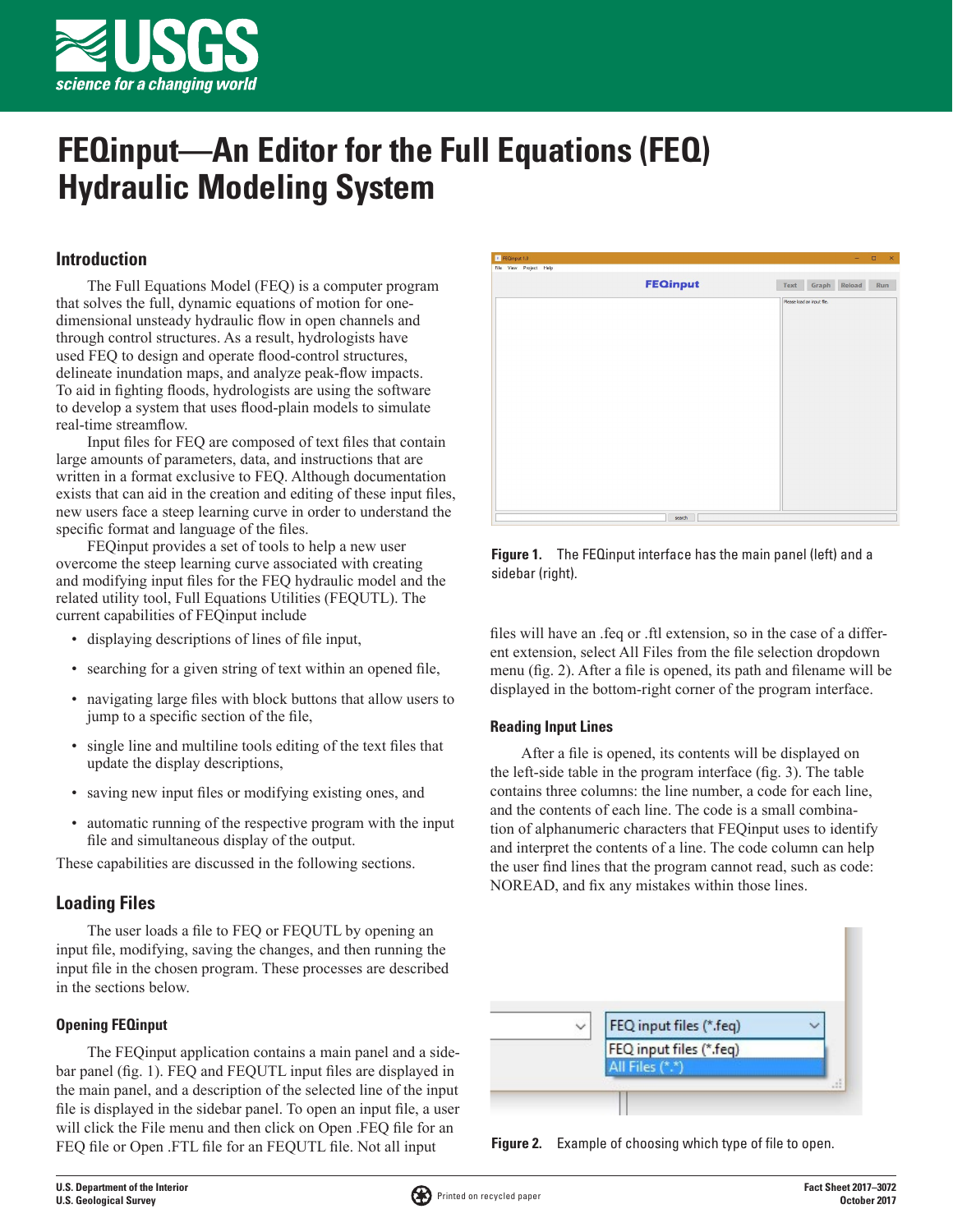| File:    | <b>View</b>     | Project Help                                                                 |                                       |                                                                                                         |  |  |  |  |  |
|----------|-----------------|------------------------------------------------------------------------------|---------------------------------------|---------------------------------------------------------------------------------------------------------|--|--|--|--|--|
| Run Ctrl |                 | Special Out<br>Tributary<br><b>Branch</b><br>Matrix<br>Input                 | <b>FEQinput</b>                       | Graph<br><b>Reload</b><br><b>Text</b><br>Run                                                            |  |  |  |  |  |
| Output   |                 | <b>Structures</b><br><b>Function Tables</b><br>Free Node<br><b>Backwater</b> |                                       |                                                                                                         |  |  |  |  |  |
|          | Code            |                                                                              | $\hat{=}$<br>Text                     | Downstream node: U75                                                                                    |  |  |  |  |  |
| 5012     | MXC             | 5<br>6 F120 U81 F120 SCSC8136 SCSC8136                                       | 999.25 /' HARGER ROAD EMBANKMENT O    | Node at which the flow through the structure is                                                         |  |  |  |  |  |
| 5013     | MXC             | SCSC9136 SCSC9136<br>÷                                                       | /' HARGER ROAD LEFT CHANRAT<br>999.00 | specified: U75                                                                                          |  |  |  |  |  |
| 5014     | MXC             | SCSC9137 SCSC9137                                                            | HARGER ROAD RIGHT CHANRA<br>999.90    | Number of the table specifying the bridge-loss coefficient                                              |  |  |  |  |  |
| 5015     | MX <sub>1</sub> | $\ddot{\mathbf{1}}$<br>81                                                    | $\mathbf{r}$                          | as a function of water-surface height at the bridge<br>opening for positive flow: 361                   |  |  |  |  |  |
| 5016     | MX1             | 80<br>$\mathbf{1}$                                                           | $\alpha$                              | Number of the table specifying the bridge-loss coefficient                                              |  |  |  |  |  |
| 5017     | MX3             | $\mathbf{R}$<br>D79<br>U80                                                   |                                       | as a function of water-surface height at the bridge                                                     |  |  |  |  |  |
| 5018     | MXC             | 5<br>U80 D79 500 501<br>6.<br>D79                                            | $\mathbf{r}$<br>650.04                | opening for negative flow: 361                                                                          |  |  |  |  |  |
| 5019     | MX3             | з<br>$TBA$ $D76$                                                             | $\blacksquare$                        | Number of the table specifying the area of bridge<br>opening as a function of water-surface height: 360 |  |  |  |  |  |
| 5020     | MX2             | $\mathcal{L}$<br>3 D79 U80 D76                                               | $\bullet$                             |                                                                                                         |  |  |  |  |  |
| 5021     | MX1             | $\mathbf{1}$<br>76                                                           | ×.                                    | Number of the table specifying flow over the roadway as<br>a function of head for positive flow: 362    |  |  |  |  |  |
| 5022     | MXC             | 5<br>D75 U76 U76 351 351 350 352 352<br>4                                    | 0.8<br>663 50<br>50 1330.0<br>999.00  | Number of the table specifying flow over the roadway as                                                 |  |  |  |  |  |
| 5023     | <b>MX15</b>     | 15 F113 F114                                                                 | 0.000001200.0                         | a function of head for negative flow: 362                                                               |  |  |  |  |  |
| 5024     | <b>MX15</b>     | 15 F115 F116                                                                 | 0.000001200.0                         | Number of the table specifying the submergence effect                                                   |  |  |  |  |  |
| 5025     | MX2             | $\mathcal{L}$<br>3 F113 F115 D75                                             |                                       | as a function of head ratio for flow over the roadway:<br>50                                            |  |  |  |  |  |
| 5026     | MX3             | 3 D75 F113                                                                   |                                       | Maximum flow area through the bridge: 1330.                                                             |  |  |  |  |  |
| 5027     | MX3             | D75 F115<br>$\mathbf{a}$                                                     |                                       |                                                                                                         |  |  |  |  |  |
| 5028     | MX2             | $\mathcal{D}$<br>3 F114 F116 U76                                             |                                       | Elevation of the high point of the bridge opening: 999.00                                               |  |  |  |  |  |
| 5029     | MX5             | 5<br>6 F114 H76 F114 SCSC7134 SCSC7134                                       | 645 75<br>' ROOSEVELT ROAD (IL ROUTE  | Submerged-flow discharge coefficient for the bridge: 0.8                                                |  |  |  |  |  |
| 5030     | MX5             | 5<br>6 F116 U76 F116 SCSC8134 SCSC8134                                       | 662.00<br>ROOSEVELT ROAD (IL ROUTE    | Elevation for computing head on the roadway: 999.00                                                     |  |  |  |  |  |
| 5031     | MX1             | $\mathbf{1}$<br>75                                                           | $\mathbf{r}$                          | Comments: 'BUTTERFIELD ROAD (IL ROUTE 56)                                                               |  |  |  |  |  |
| 5032     | MX5             | 5<br>4 D74 U75 U75 361 361 360 362 362                                       | 999.00<br>50 1330.<br>999.00 0.8      |                                                                                                         |  |  |  |  |  |
| 5033     | <b>MX15</b>     | 15 F109 F110                                                                 |                                       | Manual (version FEO 8.0 and FEOUTL 4.0)                                                                 |  |  |  |  |  |
| 5034     | <b>MX15</b>     | 15 F111 F112                                                                 |                                       | <b>Additional Release Notes</b>                                                                         |  |  |  |  |  |



The contents of each line of the input file are displayed in the third column. Each line of the input file is placed on a table row. To have FEQinput interpret the contents of a line, the user can click on the desired line. A description of the contents of the line (such as FEQ command name or user input values), along with definitions and parameters, is displayed on the right side of the main FEQinput window (fig. 3). A link to the online FEQ or FEQUTL manual is also available. When input files are reopened or reloaded, the table columns may automatically resize to fit the visible rows. The table columns can be resized by dragging the column headers.

## **Navigating and Searching in Files**

While some input files can be as short as a few hundred lines, other files can range from thousands to tens of thousands of lines. To expedite navigation through these files, FEQinput includes several navigation options in addition to the scrollbar or the arrow keys. For FEQ files only, the program provides navigation buttons at the top left corner of the window (fig. 4). When clicked, these buttons navigate to a specific section of the input file. If the input file does not contain a section, the button for that particular section is disabled.

Another way to navigate within the input files is to do a search. The search bar, which is located at the bottom left corner, provides an easy way to find a desired line of input, such as section headers, parameters, or comments (fig. 5). To use the search feature, type the desired phrase and click on search. For FEQ files only, a dialog with extra options will open with the option to search within a block. This option limits the search to only a specific section of the file. The search is not case-sensitive.

| $\vert \cdot \vert$ | FEQinput 1.0      |                                 |                        |             |                          |  |  |  |  |  |  |
|---------------------|-------------------|---------------------------------|------------------------|-------------|--------------------------|--|--|--|--|--|--|
| File                | View              | Project<br>Help                 |                        |             |                          |  |  |  |  |  |  |
| Run Ctrl            |                   | <b>Branch</b><br>Tributary      | Matrix                 | Special Out | Input                    |  |  |  |  |  |  |
| Output              |                   | Structures                      | <b>Function Tables</b> | Free Node   | Backwater                |  |  |  |  |  |  |
|                     | Code              |                                 |                        |             |                          |  |  |  |  |  |  |
| 5855                | <b>BLK</b>        | OPERATION OF CONTROL STRUCTURES |                        |             |                          |  |  |  |  |  |  |
| 5856                | CtrS <sub>1</sub> | BLK=00001                       |                        |             |                          |  |  |  |  |  |  |
| 5857                | $Ctrs$ 1          | <b>BLKTYPE=GATE</b>             |                        |             |                          |  |  |  |  |  |  |
| 5858                | CtrS <sub>1</sub> | MINDT=60.                       |                        |             |                          |  |  |  |  |  |  |
| 5859                | CtrS <sub>1</sub> | $PINT=0.0$                      |                        |             |                          |  |  |  |  |  |  |
| 5860                | CtrS <sub>1</sub> | <b>BRAN NODE</b>                | <b>KEY MODE MNRATE</b> |             | LRATE LOWLIM HGHLIM<br>H |  |  |  |  |  |  |
| 5861                | CtrS <sub>1</sub> | U22 ELEV<br>$\Omega$            | 0.001<br>$1^{\circ}$   | 0.20        | 676.6<br>677.1           |  |  |  |  |  |  |
| 5862                | CtrS <sub>1</sub> | $\circ$<br><b>U81 ELEV</b>      | $\mathbf{1}$<br>0.001  | 0.20        | 655.0<br>655.5           |  |  |  |  |  |  |

**Figure 4.** Navigation buttons for FEQ files.

## **Editing Files**

In addition to helping the user understand the contents of an input file, FEQinput allows the user to modify the file and see how the modifications will be interpreted by FEQ or FEQUTL. The file can be modified by using single line or multiline editing.

#### **Single-Line Editor**

A single line is edited directly in the display table (fig. 6). To edit a single line, the user can double-click on it. After the line's contents are modified, FEQinput will interpret the changes when the user presses the enter key and selects the line again. If the modified line does not provide the required or expected results, the user can reload back to the previous version of the line. A user can initiate reload in three ways: by clicking the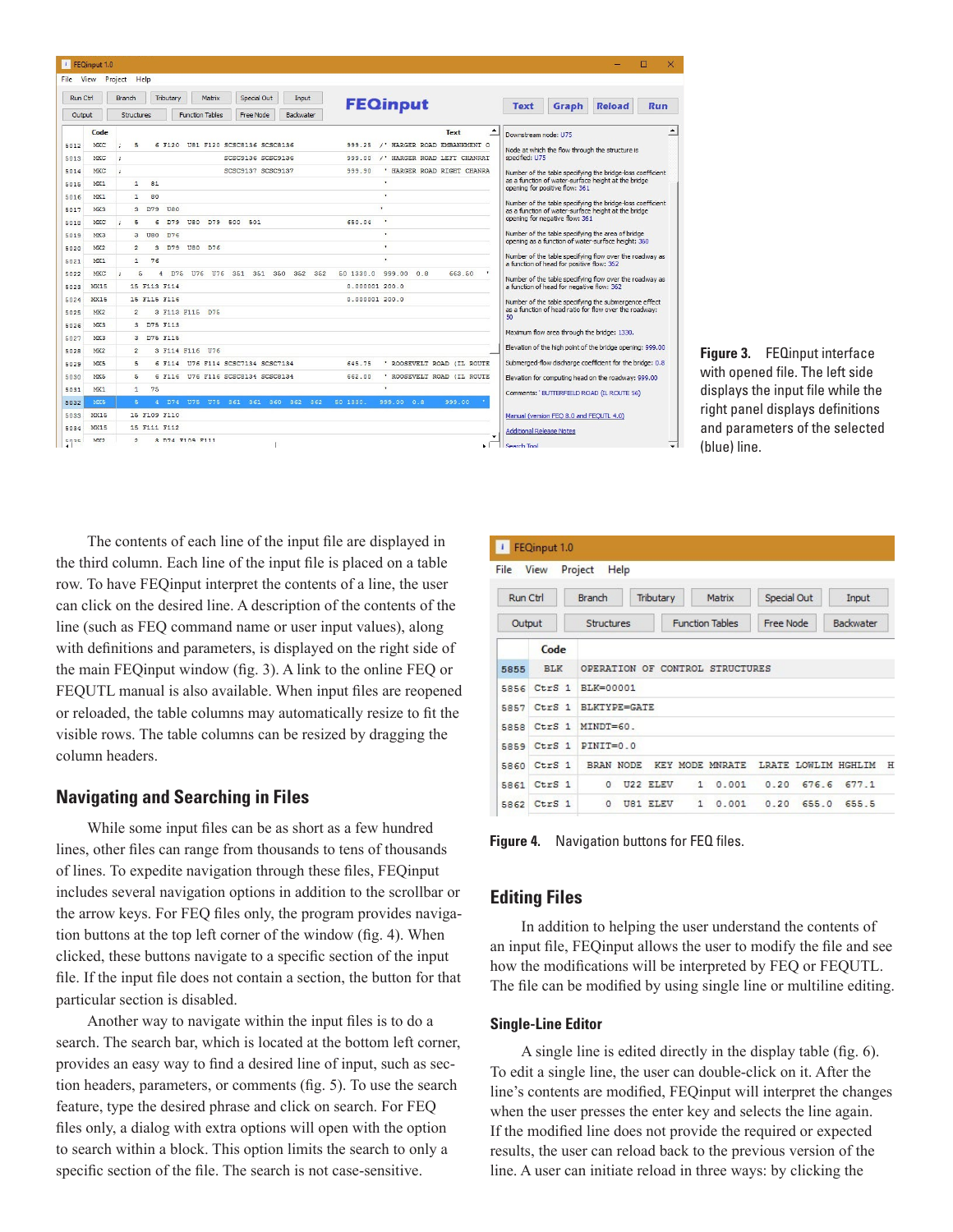| Find this text |             |                          |              |         |      |                                                            |       |  |      | search       |  |
|----------------|-------------|--------------------------|--------------|---------|------|------------------------------------------------------------|-------|--|------|--------------|--|
| ٠              | 5878 CtrS 3 |                          | $0$ F32 FLEV | 10001   | 0.20 | $6800668205 - 200$                                         |       |  |      | $\mathbf{3}$ |  |
|                | 5877 CtrS 3 | $^{\circ}$               | U22 ELEV     | 1 0.001 | 0.20 | 676.0                                                      | 676.5 |  | 0.50 | $\mathbf{1}$ |  |
|                | 5876 CtrS 3 |                          |              |         |      | BRAN NODE KEY MODE MNRATE LRATE LOWLIM HGHLIM HRATE LPRI N |       |  |      |              |  |
|                | 5875 CtrS 3 | $PINTT=0.0$              |              |         |      |                                                            |       |  |      |              |  |
|                | 5874 CtrS 3 | $MINDT=60.0$             |              |         |      |                                                            |       |  |      |              |  |
|                |             | 5873 CtrS 3 BLKTYPE=GATE |              |         |      |                                                            |       |  |      |              |  |
|                |             | 5872 CtrS 3 BLK=00003    |              |         |      |                                                            |       |  |      |              |  |

**Figure 5.** The search bar is in the bottom left corner of the program

to editing a file in Windows Notepad. To load the multiline editor, the user must click on the Text button in the top right corner (fig. 7) or select multiline text from the View menu. After editing the text file using the multiline editor, the user must click on the Apply Edits button at the bottom right corner of the editor to load the changes into the main table to display and interpret the modified text. This function is useful for copying and pasting large lines of text or adding or removing lines from the input file.

# **Saving Files**

If the user is satisfied with the changes made to the input

Run Ctrl Branch Tributary Matrix Special Out Input **FEQinput Function Tables** Free Node Backwater Output Structures ⊡  $Code$ Text OPERATION OF CONTROL STRUCTURES 5855 BLK 5856 CtrS 1 BLK=00001 5857 CtrS 1 BLKTYPE=GATE 5858 CtrS 1 MINDT=60. 5859 CtrS 1 PINIT=0.0 5860 CtrS 1 BRAN NODE KEY MODE MNRATE LRATE LOWLIM HGHLIM HRATE LPRI NPRI HPRI DPDT 5861 CtrS 1  $0$  U22 ELEV  $1 \t 0.001$  $0.20$  676.6 677.1  $0.50$  $\overline{2}$  $\overline{2}$  $40.5$ 5862 CtrS 1  $0$  US1 ELEV  $1, 0, 001$ 0.20 655.0 655.5  $0.50$  $\overline{1}$  $\overline{1}$  $\overline{\mathbf{3}}$  $0.5$ 5863 CtrS 1 0 F58 ELEV  $\mathbf 1$  $\mathbf{1}$  $\mathbf{1}$  $1.0$ 5864 CtrS 1  $-1$ 5865 CtrS 2 BLK=00002 5866 CtrS 2 BLKTYPE=GATE 5867 CtrS 2 MINDT=60. 5868 CtrS 2 PINIT-1.0 5869 CtrS 2 BRAN NODE KEY MODE MNRATE LRATE LOWLIM HGHLIM HRATE LPRI NPRI HPRI DPDT 5870 CtrS 2 0 F58 ELEV 0 0.00 0.00 660.0 667.5 -2.00  $1 \t 1 \t 1.0$ 5871 CtrS 2  $-1$ 5872 CtrS 3 BLK=00003 5873 CtrS 3 BLKTYPE=GATE 5874 CtrS 3 MINDT=60.0 5875 CtrS 3 PINIT=0.0 5876 CtrS 3 BRAN NODE KEY MODE MNRATE LRATE LOWLIM HGHLIM HRATE LPRI NPRI HPRI DPDT  $1 \quad 0.001$ 5877 CtrS 3 0 U22 ELEV 0.20 676.0 676.5  $0.50$  $\mathbf 1$  $\mathbf{1}$  $3 \t 0.5$ Sans Chrs 3  $0$  F32 RT.RV  $1 \quad n \quad n \quad n$ 0 20 680 0 680 5 -2 00  $\mathbb R$  $\ensuremath{\mathbf{3}}$  $1 1 0$ ∗Г

**Figure 6.** An example of the single-line editor.

reload button at the top right corner, selecting Reload from the Project menu, or by pressing CTRL+SHIFT+R. The single-line edit functionality is easily understood and used by first-time users or for modifying simple parameters. It is important to note that because the FEQ format alternates between using spaces, variable types, headers, and code words as part of the formatting parameters, the user must keep in mind the position, number of characters, and variable-type of the object when editing a line.

### **Multiline Editor**

window.

The second form of editing input files is done via a multiline editor. This tool allows users to edit the input text file in its raw format through a simple text editing interface. This is similar file, the user can save the changes into the original file by selecting Save from the File menu or by pressing CTRL+S. If the user prefers to have different files of the different versions, the user can save the changes into a new file by selecting Save As from the File menu or by pressing CTRL+SHIFT+S.

It should be noted that even though changes are made to an input file and the model is run or reloaded through FEQ or FEQUTL, these changes will not be written into the file until the user chooses to save the file. This enables testing of the changes prior to committing to those changes.

# **Running Models**

Once an input file is properly modified or inspected, the user can run this file with FEQ or FEQUTL by clicking the Run button at the top right corner, or by selecting Run from the Project menu, or by pressing CTRL+R. If the program runs correctly, the model output will open in a new window (fig. 8). This output is saved in the same

folder as the FEQinput executable with the name "output." For a model to run correctly, the FEQinput executable file should be in the same directory as the FEQ or FEQUTL executable files. For FEQUTL, the executable files also must be located in the same directory as the input file.

# **Additional Information**

FEQinput does not require administrative privileges to install and run. To install the program, the user can download the installation package and double-click on the file named "feqinput.msi." The installation package is available at [https://il.water.](https://il.water.usgs.gov/proj/feq/software/feqinput/) [usgs.gov/proj/feq/software/feqinput/](https://il.water.usgs.gov/proj/feq/software/feqinput/). FEQinput supports input files for any version of FEQ and FEQUTL, but it works best on files made for FEQ version 10.61 or higher. Formatting inconsistencies and errors in files may prevent FEQinput from functioning as intended.